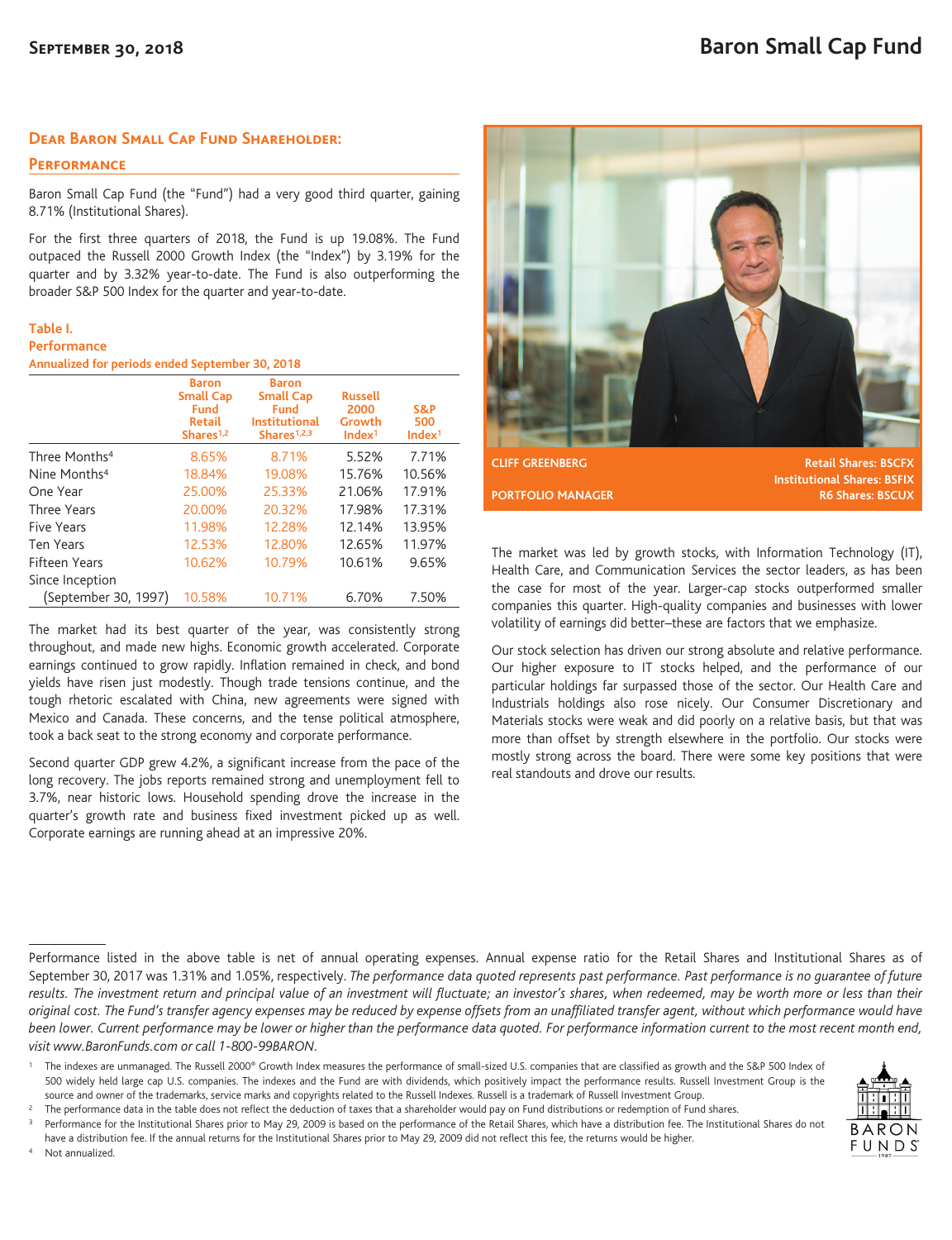#### **Table II.**

**Top contributors to performance for the quarter ended September 30, 2018**

|                                   | Percent<br><b>Impact</b> |
|-----------------------------------|--------------------------|
| The Trade Desk                    | 1.09%                    |
| Teladoc Health, Inc.              | 1.08                     |
| <b>Acxiom Corporation</b>         | 0.86                     |
| Gartner, Inc.                     | 0.80                     |
| The Ultimate Software Group, Inc. | 0.58                     |

**The Trade Desk** is the leading internet advertising demand side platform, enabling advertising agencies to buy digital advertising most effectively. Trade Desk reported another tremendous quarter, growing top line by 54% with EBITDA margins of 33%, despite investing in new initiatives. The stock was the top contributor to the Fund for the second quarter in a row. We continue to be bullish on the situation, betting on the leader in the large addressable market that is transitioning to programmatic ad buying, that inventory will grow through entrance into new channels like TV and Audio, and that international expansion will remain robust. We recently previewed the company's upgraded product offering, which includes elements of intelligence, and came away very impressed.

**Teladoc Health, Inc.** is the largest global provider of telehealth services. The company reported a strong quarter, with revenue growing 112% (39% organically), fueled by a 48% increase in membership and an acceleration in the utilization of services. The integration of Advanced Medical, the leader in telemedicine outside the U.S., is ahead of schedule and adding to the company's competitive moat and opportunity. The Teladoc platform now has a broad set of clinical capabilities, a global reach, and improved user interface for easy engagement. The company has announced notable wins of new corporate and insurance clients, and an interesting partnership with CVS for retail access. Government plans will start to include telehealth benefits beginning in 2020, which we think will be a big tailwind.

**Acxiom Corporation** is a leading marketing data company, in which we have been invested for five years. During the quarter, Acxiom entered into an agreement to sell its legacy marketing services business for \$2.3 billion, which exceeded Street expectations, completing the company's multi-year program to transform its business and unlock value for shareholders. LiveRamp Holdings, Inc., the surviving entity, is a pure play high-growth marketing cloud software company which provides the infrastructure to enable digital marketing to individuals. We are very excited about its prospects, as it is benefiting from similar digital ad tech trends as is Trade Desk. We believe LiveRamp can sustain strong organic growth and grow to \$1 billion in revenues in five years, up four-fold from present, and be a strong stock and possible acquisition target.

Shares of **Gartner, Inc.**, the provider of syndicated research, rose in the quarter on the recognition of the management's progress in turning around the large acquisition of CEB. Organic growth of that business actually decelerated somewhat in the second quarter and the stock initially traded lower. However, management explained that was temporary and expressed their increased confidence that growth will accelerate rather significantly. Gartner is seeing nice traction with its new product upgrades, with the conversion of its offering to a seat-based sale, and with the expansion of its sales force for these channels. We think long term that revenues to the corporate functions served by former CEB products can increase almost 10-fold. Trends in the company's legacy IT research (pacing ahead at a mid-teens rate) and events business are solid. And the company is back in the market repurchasing its stock, having sufficiently de-levered after the big acquisition and in front of expected significant free cash flow generation.

Other stocks that rose over 20% in the quarter but added less to our absolute performance were: **The Ultimate Software Group, Inc., John Bean Technologies Corporation, HealthEquity, Inc., Cognex Corp., Mercury Systems, Inc., Aspen Technology, Inc., Dexcom, Inc., Hudson Ltd., Altair Engineering Inc., Wingstop Inc., Planet Fitness, Inc., Ceridan HCM Holding Inc., BJ's Restaurants, Inc.,** and **Ollie's Bargain Outlet Holdings, Inc.**

#### **Table III.**

**Top detractors from performance for the quarter ended September 30, 2018**

|                                   | Percent<br>Impact |
|-----------------------------------|-------------------|
| Floor & Decor Holdings, Inc.      | $-0.67%$          |
| Shutterfly, Inc.                  | $-0.57$           |
| Installed Building Products, Inc. | $-0.48$           |
| Summit Materials, Inc.            | $-0.47$           |
| Red Rock Resorts, Inc.            | $-0.36$           |

**Floor & Decor Holdings, Inc.,** the leading retailer of hard-surface flooring, fell in the quarter after the company reported same-store-sales that missed Street expectations. The company has had nine and a half years of doubledigit comps (amazing!), and comps were up over 11% in the quarter that just ended. But they are expected to moderate in the future. We viewed this as inevitable. Weighing more heavily on the stock are trade concerns, as the company sources almost half its product from China and several of its categories are on the list of items affected by the latest tariffs. We think that all companies in the industry will be similarly affected and Floor & Decor will be able to negotiate lower prices with its suppliers and pass on some of the increases to customers. We understand the market's concern about the tariffs and the slowing housing market; however, we believe strongly in the long-term potential of this chain, its differentiated business model, its innovative product offerings and in-stock inventory, and the compelling value of its products that appeals to both consumers and installation pros. We added to our position during the quarter.

**Shutterfly, Inc.,** the premier online provider of photo prints and related products declined in the quarter as the company reduced its growth expectations for later in the year. We got involved as we gained confidence that new management would be able to turn around its base consumer business and utilize its printing capacity to build a commercial printing operation and believe there is much to gain in these efforts. We are also excited about the company's acquisition of Lifetouch, the leader in school photography, that would benefit from digitization. We believe the stock is cheap on our estimates of near-term free cash flow, and we think there is considerable growth ahead…so we added to this stock on weakness as well.

**Installed Building Products, Inc.,** an installer of fiberglass insulation and complementary products, fell as results disappointed. Margins are now negatively affected as there is a lag between the higher cost of raw materials that they are experiencing and when they will pass these costs on to builders. The company believes this will ultimately be a positive and additive to the margins. Another issue is that a large commercial building products installation business that they acquired is ramping slower than hoped and is a drag on earnings. Moreover, there is the slowdown in the residential housing industry. We continue to like the situation very much for the long term. We think management is superb and will continue to build a differentiated business that can grow fast both organically and through acquisition, and can be multiple times bigger down the road.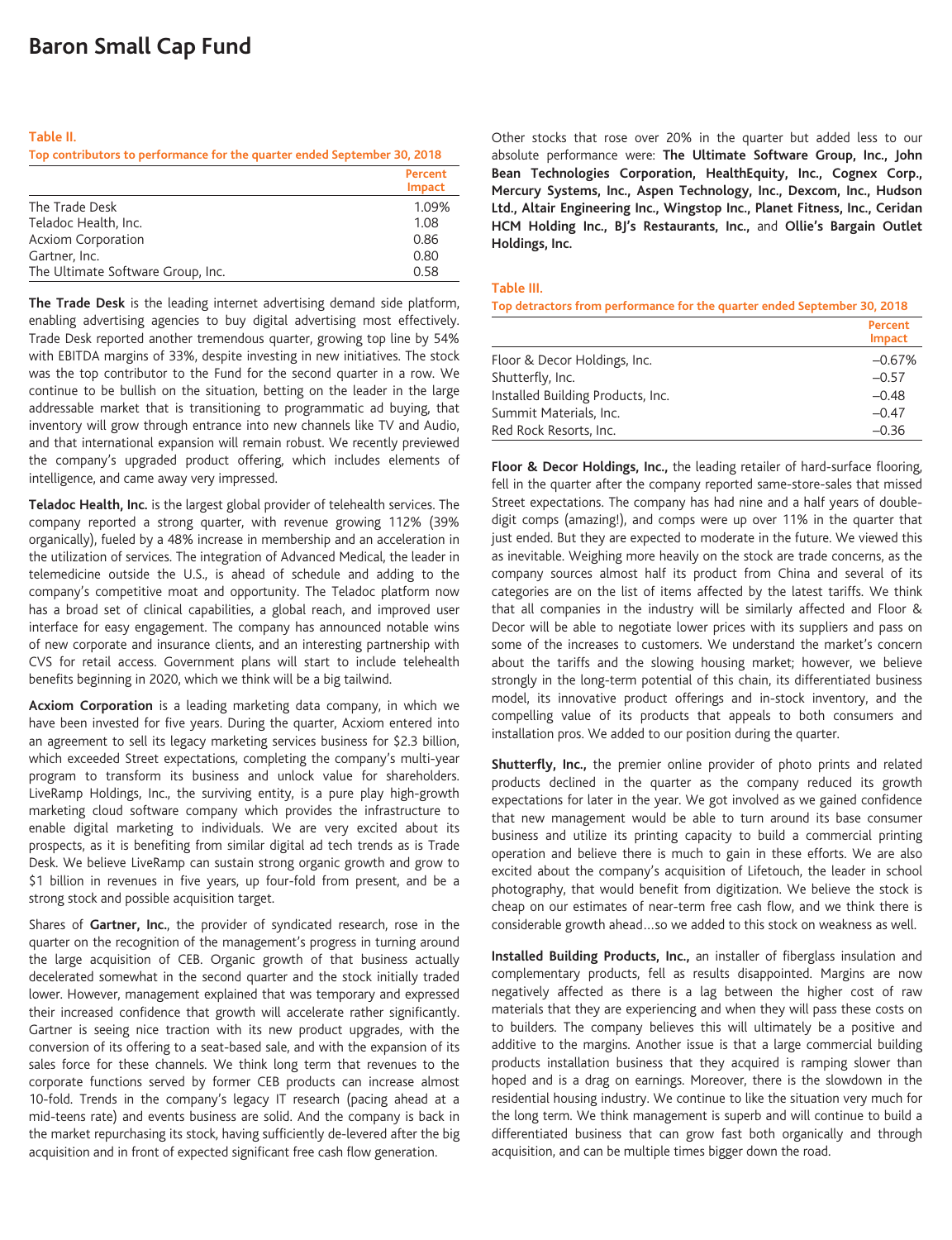**Summit Materials, Inc.,** a U.S.-based manufacturer of construction materials such as aggregates, cement, and concrete, missed consensus and the stock got beat up. Cement margins were lower, hurt by a competitor who cut price. Operational challenges related to hurricane disruptions and higher transportation costs will weigh on future results. Sentiment is now negative toward levered building products companies in light of increasing interest rates. We expect results to improve and believe the stock is cheap, though we think the company will be less acquisitive go forward since deals will be less accretive with the stock out of favor.

Other stocks that fell 20% or more in the quarter include: **Red Rocks Resorts, Inc.** and **Avalara, Inc.**

# **Portfolio Structure**

As of September 30, 2018, the Fund had \$4.7 billion under management. The top 10 positions represented 31.0% of the Fund. At the end of the quarter, we owned 70 stocks.

#### **Table IV.**

**Top 10 holdings as of September 30, 2018**

|                                   | Year<br><b>Acquired</b> | <b>Ouarter End</b><br>Investment<br>Value<br>(millions) | Percent<br>of Net<br><b>Assets</b> |
|-----------------------------------|-------------------------|---------------------------------------------------------|------------------------------------|
| Gartner, Inc.                     | 2007                    | \$221.9                                                 | 4.7%                               |
| Guidewire Software, Inc.          | 2012                    | 176.8                                                   | 3.8                                |
| IDEXX Laboratories, Inc.          | 2008                    | 143.6                                                   | 3.1                                |
| Teladoc Health, Inc.              | 2017                    | 142.5                                                   | 3.0                                |
| Waste Connections, Inc.           | 2016                    | 131.6                                                   | 2.8                                |
| TransDigm Group, Inc.             | 2006                    | 130.3                                                   | 2.8                                |
| <b>ASGN Incorporated</b>          | 2012                    | 130.2                                                   | 2.8                                |
| The Ultimate Software Group, Inc. | 2008                    | 128.9                                                   | 2.8                                |
| The Trade Desk                    | 2017                    | 124.5                                                   | 2.7                                |
| ICON plc                          | 2013                    | 119.2                                                   | 2.5                                |

The Fund's heaviest sector concentration is in IT. This is where we are finding the most exciting growth companies, and they are up as a percentage of the portfolio as these stocks have gained the most. The comparison of our IT concentration to that of the Index looks more extreme this quarter as a result of the reclassification of the GICS IT sector, which transferred some of the Russell 2000 Growth stocks to other sectors, but not ours. We didn't change our holdings much.

We are not worried by this variance since we often view these industry characterizations as somewhat arbitrary, and since technology is affecting almost all successful businesses these days. Though we own many "application software" businesses, they serve different and varied end markets, so we believe they are less correlated than they appear. For instance, The Ultimate Software Group, Inc. and Ceridian HCM Holding Inc. are SaaS platform providers to the human capital management industry; The Trade Desk and Cision Ltd. are involved in media and advertising; Aspen Technology, Inc. serves process engineering markets; 2U, Inc. the higher education market; Guidewire Software, Inc. the property and casualty insurance industry...and their fates will be affected by how these companies are transforming those particular industries.

The Fund is underweight Health Care, as always. Biotechnology and pharmaceutical stocks make up over 15% of the Index, and we have minimal exposure. We favor more established businesses to invest in, as we

have explained in detail in the past. We are about equal weight in the Industrials and Consumer Discretionary sectors, the two other sectors with significant weights in the Fund and the Index.

We are long-term investors in small growth companies. Many of our holdings have been "big winners" for the Fund. As of September 30, we have made over five times their first purchase on holdings that make up 33% of our assets. In addition, we have made at least a double on other stocks that make up 34% of the Fund. So, two thirds of the net assets are represented by stocks that have more than doubled since their first purchase. Since their first purchase, we have made strong average annualized returns on these holdings of 32.1% for the former and 51.2% on the latter, which in our minds, confirms the success of our approach and gives us confidence to pursue this strategy into the future.

Looking at the growth characteristics of our holdings at the start of the quarter, this is what we find:

- Year-to-date, based on the weighted averages of our positions, the revenues of our holdings have increased 13.7% organically, and 20.3% in total revenues including acquisitions.
- Year-to-date, EBITDA has increased 25.4%. EBIT margins are 18.6%, and EBITDA margins are 25.1%.
- Our stocks trade at 27.6 times 2018 EPS and 15.6 times 2019 EPS; 22.9 times 2018 EBITDA and 19.3 times 2019 EBITDA.
- In our opinion, strong growth, high margins, high valuations, but deservedly so.

Comparing this to two years ago, when we last did this overall growth and valuation work…our holdings are growing revenues faster organically (13.7% versus 9.6%) and EBITDA faster (25.4% versus 20.2%), and stocks are more highly valued (19.3 times vs 15.4 times). The reason for the higher growth metrics and valuations is the strong performance of our companies over the last few years, and the modest shift to a higher IT weighting in the portfolio.

# **Recent Activity**

We were not so active this quarter, which often happens after nice runs in the market with stock valuations increasing. We bought two new names and we added to eight existing positions.

We sold out of 3 holdings and trimmed 16 positions.

### **Table V.**

**Top net purchases for the quarter ended September 30, 2018**

|                              | Year<br><b>Acquired</b> | <b>Ouarter End</b><br><b>Market Cap</b><br>(billions) | <b>Amount</b><br><b>Purchased</b><br>(millions) |
|------------------------------|-------------------------|-------------------------------------------------------|-------------------------------------------------|
| Floor & Decor Holdings, Inc. | 2017                    | \$2.9                                                 | \$20.5                                          |
| Americold Realty Trust       | 2018                    | 3.7                                                   | 18.2                                            |
| Shutterfly, Inc.             | 2017                    | 2.2                                                   | 12.8                                            |
| Sun Hydraulics Corporation   | 2018                    | 1.7                                                   | 9.9                                             |
| Ingevity Corporation         | 2018                    | 4.3                                                   | 9.8                                             |

We have followed **Ingevity Corporation** ("NGVT") since its spin-off from WestRock in 2016. We recently initiated our position after building conviction that the company can meet or beat its \$500 million long-term EBITDA target (from \$243 million in 2017).

NGVT has been making carbon since 1914 and has a dominant position in serving the adoption of gasoline evaporative emissions control in vehicles.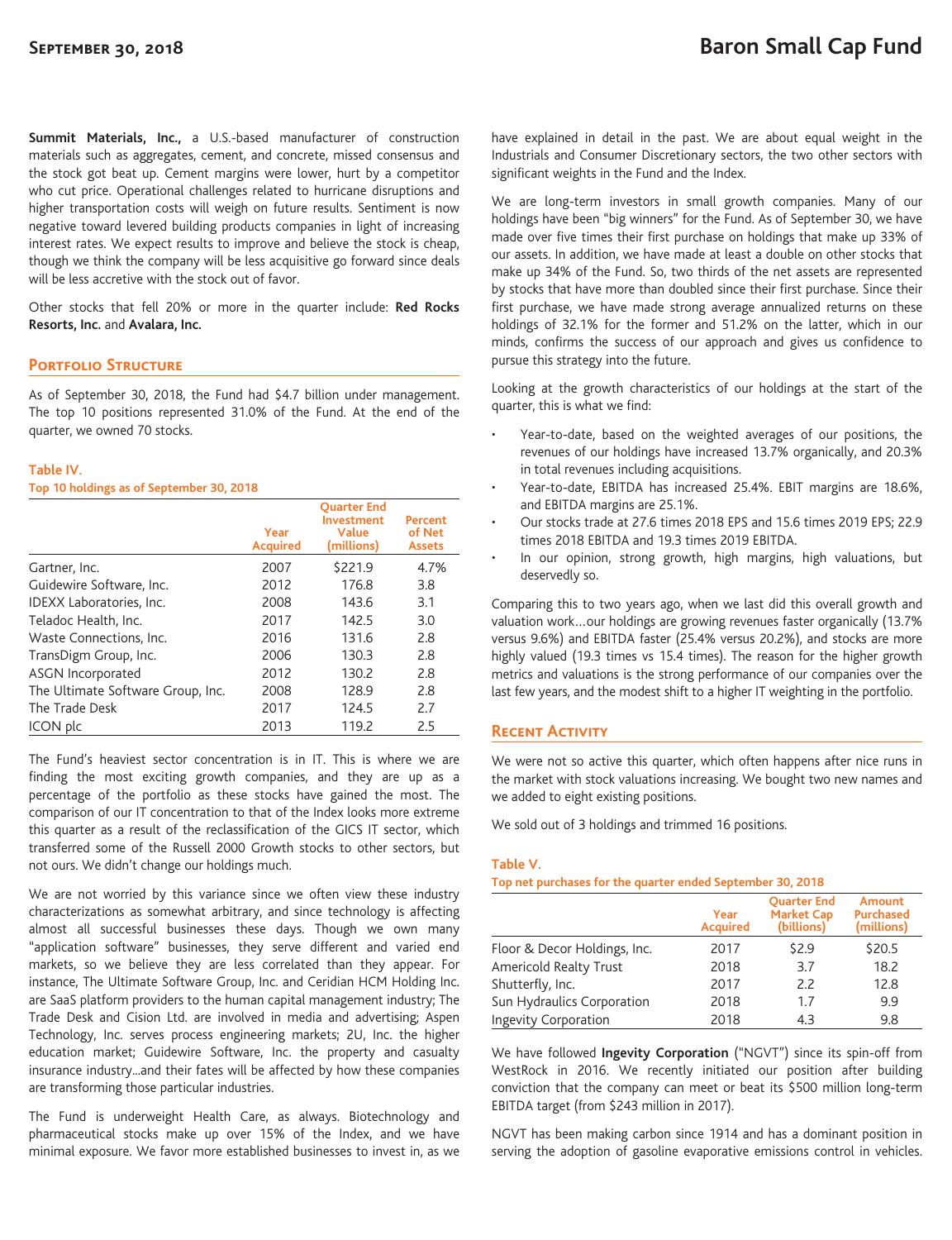# **Baron Small Cap Fund**

While tailpipe emissions are well understood and regulated around the world, evaporative emissions are less visible (from the gas tank), and less regulated. The Performance Materials segment represents approximately half the company's profits, and as environmental standards drive stricter regulations globally, NGVT stands to meaningfully benefit. NGVT's granular and pellet carbon products are the preferred choice (and patent protected through 2022) to meet these regulatory standards. We believe NGVT has market shares approaching 90% globally! Adherence to the "China 6" standard kicks in nationally on July 1, 2020, but many provinces have declared early adoption, with approximately 60% of light vehicles expected by July 1, 2019. For NGVT, this means that its content will jump from \$1 to \$6 on approximately 25 million vehicles, with close to 40% EBITDA margins attached to that revenue growth. The U.S. is ramping up its standards to a 'Near Zero' system as well, with 80% of vehicles expected to be compliant by 2020, and 100% by 2022. U.S. auto OEMs will need \$15 to \$20 of NGVT's control technology, up from \$6 to \$8 previously. Given these tailwinds, we estimate this segment can grow its EBITDA from \$142 million in 2017 to \$280 million by 2022. Beyond China and the U.S., half the world's vehicles, including those in Mexico and Brazil, would still be operating on antiquated emissions providing further runway for growth.

NGVT's Performance Chemical division takes by-products of the Kraft pulping process and crude tall oil to make specialty chemicals, such as asphalt additives for roads and pavement and emulsion stabilization and corrosion inhibiting chemicals for oil fields. We believe its acquisition of Georgia Pacific's ("GP") pine chemicals business (\$310 million purchase price), which closed in March 2018, was an important catalyst to improve segment EBITDA margins from approximately 20% this year to mid-20% over time. NVGT can improve GP's EBITDA from \$31 million to \$45 million via optimized customer and product mix across a three-plant network, improved yield and operating rates (GP's plant was only 20% utilized), and rapid logistics savings. As important, NVGT secures a key raw material under a favorable 20-year supply contract. With limited customer overlap, GP enables cross-selling opportunities to grow the top-line to complement tailwinds from a recovery in the energy markets. We expect an incremental \$75 million of EBITDA in this division over the next four years.

We now see a clearer path of EBITDA growing from approximately \$310 million this year to \$500 million EBITDA in four years. During that time, NGVT will generate close to \$900 million of FCF (25% of market cap) as its CAPX requirements should remain stable. On that basis, we feel like we are buying a high ROIC, high margin (30% EBITDA), strong FCF business, with low leverage at under seven times EBITDA. We believe NGVT can sustain a high multiple (currently 13.6 times '18 EBITDA) given its market leading positions, financial profile, and management's ability to pursue further M&A opportunities or return capital to shareholders. At a low double-digit EBITDA multiple on 2022 estimates, we see a \$130-to-\$140 stock, generating a nice return from current levels.

#### **Table VI. Top net sales for the quarter ended September 30, 2018**

|                          | Year<br><b>Acquired</b> | <b>Market Cap</b><br>When<br><b>Acquired</b><br>(billions) | <b>Ouarter End</b><br>Market Cap or<br><b>Market Cap</b><br><b>When Sold</b><br>(billions) | Amount<br>Sold<br>(millions) |
|--------------------------|-------------------------|------------------------------------------------------------|--------------------------------------------------------------------------------------------|------------------------------|
| <b>GCP</b> Applied       |                         |                                                            |                                                                                            |                              |
| Technologies Inc.        | 2017                    | \$2.1                                                      | \$1.8                                                                                      | \$32.3                       |
| IDEXX Laboratories, Inc. | 2008                    | 2.0                                                        | 21.6                                                                                       | 24.4                         |
| TransDigm Group, Inc.    | 2006                    | 1.1                                                        | 19.6                                                                                       | 18.6                         |
| Qualys, Inc.             | 2017                    | 1.3                                                        | 3.5                                                                                        | 17.6                         |
| HealthEquity, Inc.       | 2014                    | 0.9                                                        | 5.9                                                                                        | 13.9                         |

We exited our position in **GCP Applied Technologies Inc.**, determining that the business was subscale, not for sale, and would not be able to withstand challenges with higher raw materials costs and disadvantaged foreign exchange rates. We sold the remainder of our position in Beacon Roofing Supply, Inc., disappointed with the pace of organic growth and concerned about the macro environment for building products.

We trimmed some of our larger positions into strength, as is our normal practice. The largest sales were in **IDEXX Laboratories, Inc.**, **TransDigm Group, Inc.**, **Qualys, Inc.**, **HealthEquity, Inc.**, Waste Connections, Inc., and FleetCor Technologies, Inc**.** All of these have been great stocks for the Fund, but near-term valuations are extended, and the market caps are high. We will use the proceeds from these sales to purchase or add to smaller fresher investments that hopefully will become our next big winners.

# **Outlook**

Since the end of the quarter, interest rates have risen, and stocks have fallen. The correction has been sudden and dramatic. IT, Health Care and growth stocks, which have been the market leaders are now market laggards….as the best become the worst, as is often the case in big sell-offs. Small caps, which have been strong all year because these businesses are more domestically focused and are benefiting from the strong growth in the U.S., are now out of favor. The volatility of these stocks is now a source of concern. Value is favored over growth, reversing the trends of the last few years.

Why have interest rates risen? First, because economic growth is strong and accelerating, and higher rates might be necessary to prevent overheating. Second, because tight labor markets might cause inflation. And third, because trade tensions and tariffs could result in inflation as higher prices work their way through supply chains.

Our sense is that economic growth will likely moderate. Many companies are reflecting this as they report third quarter earnings. We are seeing a slowdown in certain interest rate sensitive sectors, such as housing and